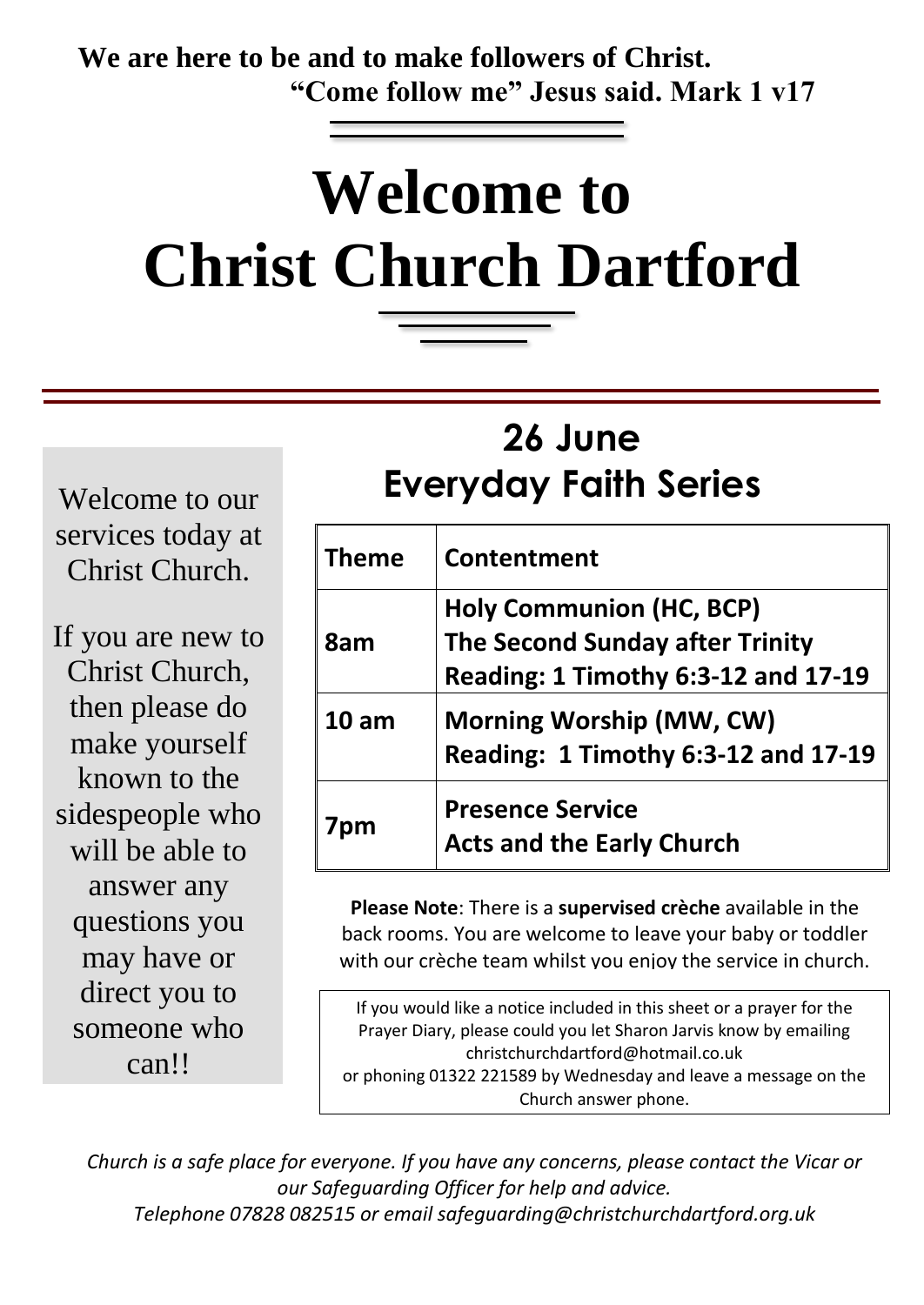### **At the church this Week….**

| Monday 27 <sup>th</sup> June   | 9:45am             | Housegroup in church                     |
|--------------------------------|--------------------|------------------------------------------|
|                                | 7:30 <sub>pm</sub> | Communications Team meeting in<br>church |
| Tuesday 28 <sup>th</sup> June  | 9:15am             | Toddlers in church                       |
|                                | 11am               | Toddlers in church                       |
|                                | 1pm to 4:30pm      | 'Refresh' Café in church                 |
|                                | 7:30 <sub>pm</sub> | Leadership Team meeting in<br>church     |
| Wednesday 29th<br>June         | 2pm                | Prayer in church                         |
| Thursday 30 <sup>th</sup> June | 1:30 <sub>pm</sub> | Housegroup in church                     |
| Sunday 3rd July                | 8am                | <b>Holy Communion</b>                    |
|                                | 10am               | All Age Worship                          |



#### **Church Picnic on Saturday 9th July at Hall place at 1pm**

As the school year closes we are celebrating with a Church Picnic at Hall Place. Please do invite your friends as the church family comes together to enjoy a fun filled afternoon and bring a packed lunch and outdoor games to share.

*…..And if you can, please join the Work Party crew in the morning at church see information opposite*

**Privacy Notice** – our Privacy Policy is available at the bottom of the home page of the church website – <https://christchurchdartford.com/> Please read this so that you know exactly what we do with your personal data.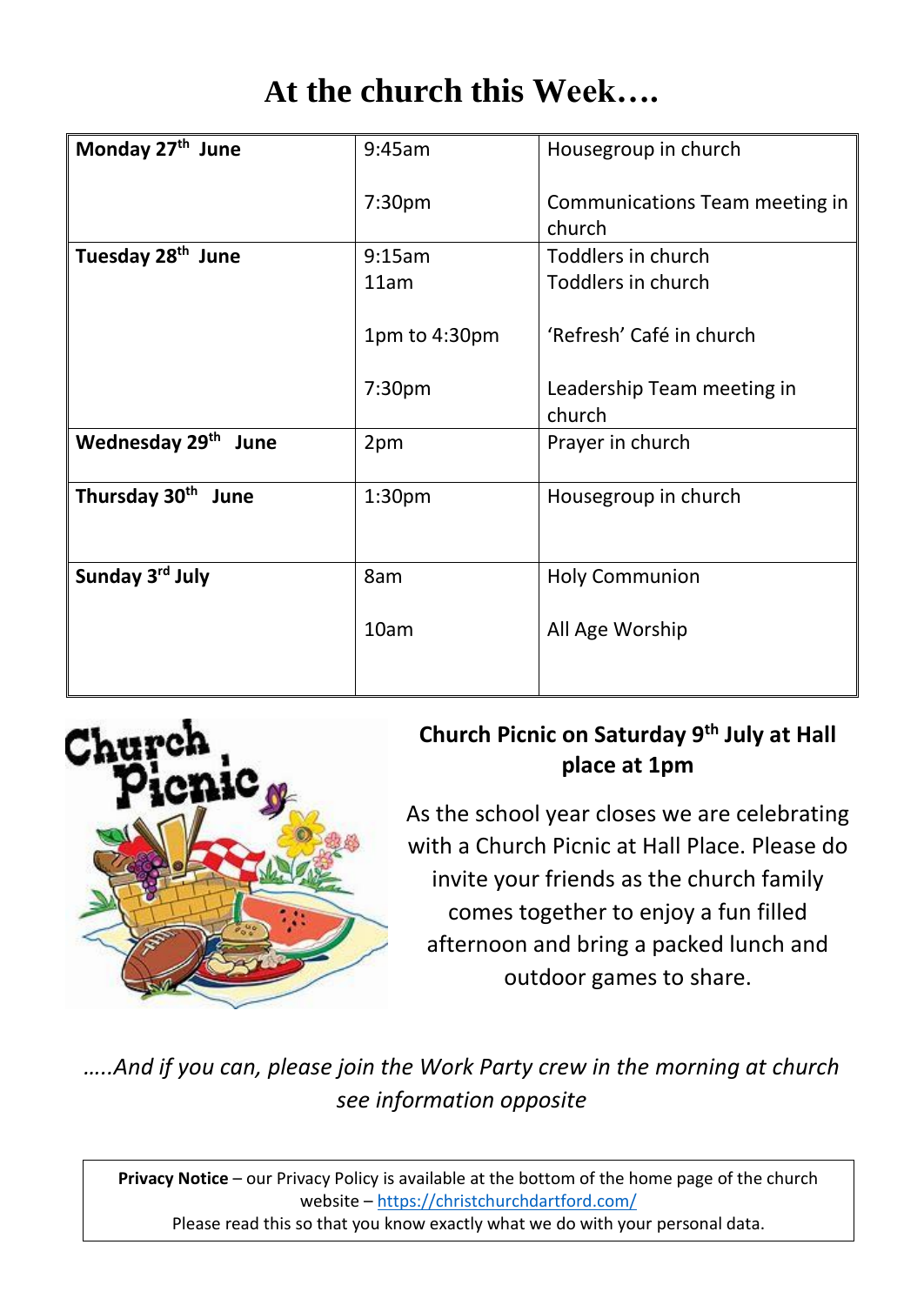## **General Church Notices**

#### **Welcome to the family of Danielle Pyne whose Thanksgiving and Blessing is part of todays service.**

**Communications and Image Consent Forms** – Due to changes in legislation we need to ensure that we have your permission to communicate with you and to use your image in our varied communications. Your privacy is important to us so please can you visit the **POP UP STAND** at the back of church to complete the necessary paperwork. If you have any queries, please do speak with either Gill Smith or Sharon Jarvis.

**Work Party – Saturday 9th July - 9.30am to 12.30pm,** Volunteers are required for some maintenance of the grounds and boundaries of the church and hall. Arrive when you can and stay as long as you can - all help would be appreciated. Jobs for all abilities such as litter picking, cutting back bushes, weeding, drain clearance, oiling padlocks, etc. We have some tools, but bring your own gloves and tools if you can.

Despite all the challenges in the last couple of years **Young Pianists** will be returning for their annual concert on **Saturday 9th July at 6:30pm** in church. Come and support us if you can, it'll be great to see everyone

We are looking for a **sidesperson for the first Sunday of the month** to support our All Age Worship Team in welcoming the church family to the service. If you would love to get to know your fellow church members better, then this is an ideal way to realise this wish. If this is something you could help with then please do speak with Sharon Jarvis.

We are planning to hold our **August Chattys** on Wednesday 3<sup>rd</sup>, 10<sup>th</sup>, 17<sup>th</sup> and 24<sup>th</sup> August at 3pm to 4pm. This will be a time to come along and meet up with friends for tea/coffee and cake. Please do come and bring along a friend as we chat the afternoon away.

**Do you have a passion for prayer?** – If so could you spare a couple of hours **once a month** to be part of the team that mans the church for an hour on a Wednesday afternoon from 2 to 3pm for Private Prayer. If this is something you could help with then please do speak with Sharon Jarvis.

A number of church members are attending the **New Wine United Event** in the summer at the East of England showground in Peterborough from **Saturday 23rd July to Thursday 28th July.** This will be a time of celebrating everything God has been doing in our lives, churches, and communities with impactful teaching, worship, Holy Spirit ministry, community, connection, and transformational encounters with God. There will be programmes for all ages, with New Wine Kids groups and LUMINOSITY for 11-18s.

The New Wine organisation are looking for youth and adult volunteers to help out at the event either full or part time and are offering FREE places for those that volunteer, is this something that you could do? Please speak with Richard or Lynne for further information. Our Assistant Curate, **Alex Coakley-Youngs** will be moving in to the Curate's house on Friday 12<sup>th</sup> August with his wife Emma and son Theodore (Teddy) joining him a week later. We would love to welcome them with a Goodie Box of cupboard staples and some luxurious gifts. Please do get your thinking hats on as to what you could pop into the box. A box is now available at the back of church.